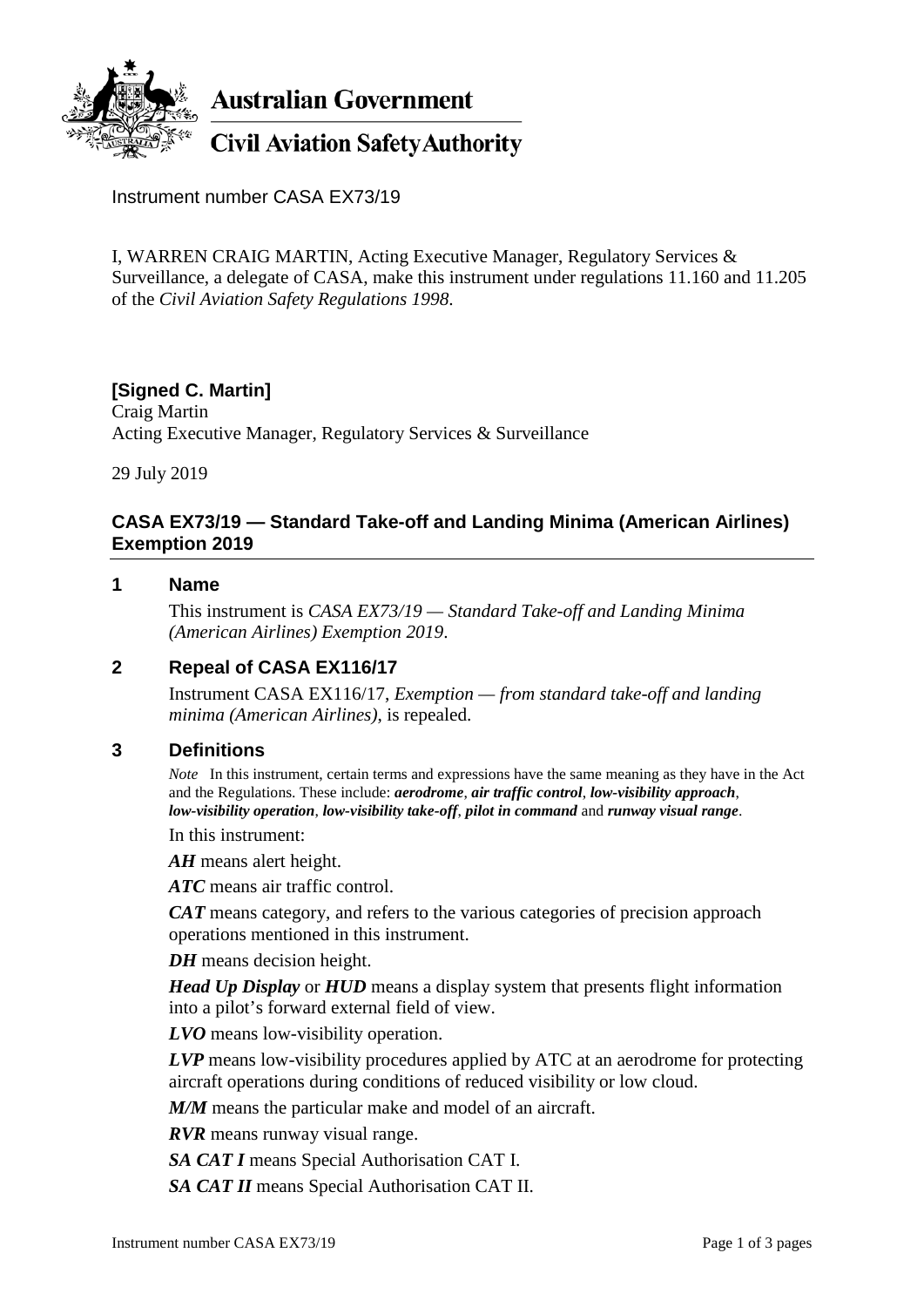## **4 Application**

This instrument applies in relation to American Airlines, Inc. of Fort Worth, United States of America (the *exempted operator*), ARN 1001889, if:

- (a) the exempted operator conducts a flight to or from an aerodrome in the following kinds of aircraft (the *aircraft*): B777-300ER, B787-8, B787-9; and
- (b) ATC at the aerodrome has informed the pilot in command of the aircraft that LVP are in force.

## **5 Exemptions**

- (1) The exempted operator is exempt from compliance with subregulations 257 (3) and (4) of CAR in relation to the flight.
- (2) The pilot in command of the aircraft is exempt from compliance with subregulations 257 (3) and (4) of CAR in relation to the flight.

## **6 Conditions**

- (1) It is a condition of the exemption in subsection 5 (1) that the exempted operator ensures compliance with the requirements mentioned in subsection (3).
- (2) It is a condition of the exemption in subsection 5 (2) that the pilot in command of the aircraft ensures compliance with the requirements mentioned in subsection (3).
- (3) The requirements are:
	- (a) the aircraft must comply with the meteorological minima for LVO and associated requirements set out in Schedule 1; and
	- (b) the requirements for LVO mentioned in Schedule 2.

#### **7 Repeal of this instrument**

This instrument is repealed at the end of 30 June 2022.

## **Schedule 1 Operating minima for LVO**

#### **Low-visibility take-off minima**

- 1 An aircraft of a kind mentioned in column 1 of Table 1 must not conduct a low-visibility take-off from the aerodrome:
	- (a) if the reported RVR for the take-off is less than the meteorological minimum mentioned in column 2 of the Table; and
	- (b) unless the aircraft meets the HUD requirements (if any) mentioned in column 2 of the Table.

#### **Table 1: Low-visibility take-off minima**

| <b>Aircraft M/M</b><br>$\alpha$ (column 1) | Meteorological minimum and<br><b>HUD</b> requirements<br>$\left(\text{column } 2\right)$ |
|--------------------------------------------|------------------------------------------------------------------------------------------|
| B777-300ER, B787-8, B787-9                 | 150 m without HUD                                                                        |
| B787-8, B787-9                             | 75 m with HUD                                                                            |